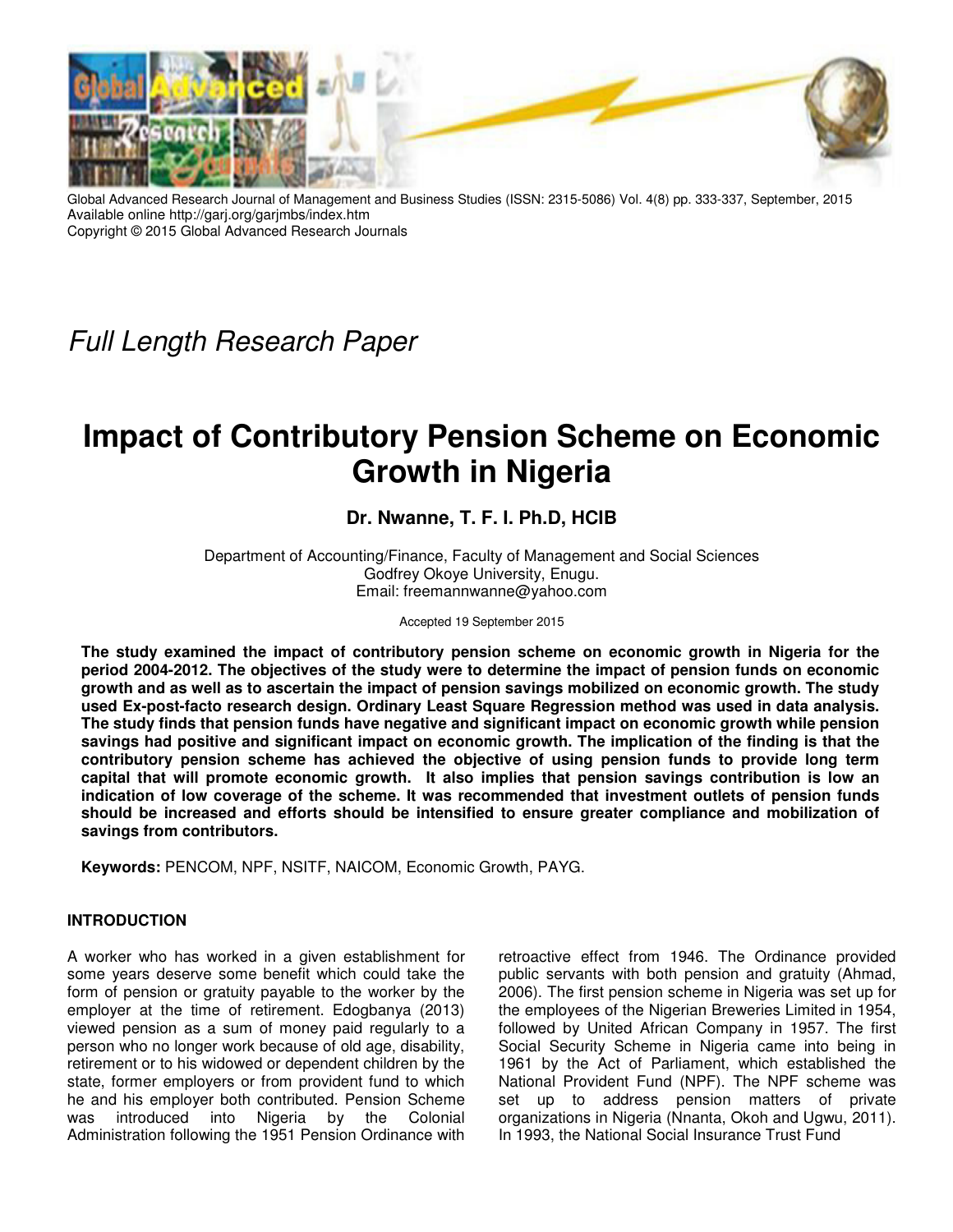(NSITF) was set up by Decree No 73 of 1993 to replace the defunct NPF (Balogun, 2006).

Pension scheme in public sector which comprises of Civil Service, Public Services and Statutory bodies were governed by Pension Act of 1979, which was later replaced by the Pension Act of 1990 as amended by the Pension Regulations of 1991 (Dostal, 2010). Before 2004, Nigeria had operated specifically in public sector a Defined Benefit (DB) pension scheme that was largely unfunded, non-contributory, and pension and gratuity were salary related and financed totally by the government budgeting provisions on Pay-As-You-Go (PAYG) basis (Odia and Okoye, 2012). The Nigerian pension industry was regulated by the Securities and Exchange Commission (SEC), National Insurance Commission (NAICOM) and the Joint Tax Board (JTB) (Dostal, 2010).

The pre 2004 pension reforms had a number of problems and were replaced by the Pension Reform Act 2004. Olanrewaju (2011) and Dostal (2010) pointed out the major weaknesses of the pre 2004 pension reforms to include: Massive accumulation of debt estimated at over two trillion naira; large-scale arrears of unfunded entitlement of retirees; inadequate budgetary provisions coupled with rising life expectancy; increasing number of employers, wages and pensions; and inadequate supervision and regulation of pension system. These shortcomings adversely affected payments of retirement benefits to retirees in Nigeria.

The Pension Reform Act 2004 came into being on  $25<sup>th</sup>$ June, 2004. The Pension Reform Act 2004 (PRA 2004) is a multi-pillar pension scheme copied from 1981 Chilean Pension Scheme (Orifowomo, 2006). The idea of PRA 2004 was to allow Nigeria follow the Chilean model of providing long-term capital to develop the financial markets and improve economic growth; to solve the problem of growing pension arrears and unfunded entitlements; and to add to credibility of general economic reform effort of the government (IMF, 2005). Gunu and Tsado (2012) stated that the idea behind the introduction of the contributory pension scheme is to serve as a tool towards the realization of the goal of savings mobilization, which can lead to capital market development, thereby fostering economic growth in Nigeria.

The PRA 2004 introduced a Contributory Pension Scheme, which is mandatory on employees and employers in public and private sector organizations with five or more employees to contribute 7.5% of each emoluments of the employee into a Retirement Savings Account (RSA). For the military, the employees contribute 2.5% while the employer contributes 12.5% (Nyong and Duze, 2011). The provisions of PRA 2004 provides for the establishment of National Pension Commission (PENCOM) which is empowered to register, license, supervise and regulate corporate organizations that will act as Pension Fund Administration (PFAs) and each

PFA, in turn selects a Pension Fund Custodian (PFC) who manages the fund on its behalf (Eme and Sam, 2011). Currently, there are 26 Pension Fund Administrators, 7 Closed Pension Fund Administrators (CPFA) and 5 Pension Fund Custodian, and they are expected to capture a potential 50million contributors (BGL Pension Report, 2010).

PENCOM (2010) reports indicates that pension fund assets have grown from N47 billion in 2004 to N2, 029.77 billion in 2010 while Pension savings contribution from the public and private sectors has grown from N15.6 billion in 2004 to N289.9 in 2010. These pension funds are expected to be invested in 11 specified asset classes which include: Local Ordinary Shares, Federal Government of Nigeria, State Government Securities, Corporate Bonds, Financial Institution Deposits, Open and Closed-End Funds, Foreign Money Market Securities, Real Estate Properties, Unquoted Securities and Cash /Other Assets. This study seeks to determine the impact of contributory pension scheme on economic growth in Nigeria.

Pension funds add value to world economies through direct contribution to the GDP, accumulation of savings, financial market development, reducing old age poverty and acting as consumers of financial services (Njugana, 2010). One major problem facing the contributory pension scheme in Nigeria is the dearth of investment outlets. For instance, there are only 11 classes of investment available for investment of pension assets which is estimated at N2, 029.77 billion (PENCOM, 2010). The fear is that the limited investment outlets may not be enough to assimilate the accumulated pool of pension fund assets. Thus a pool of pension funds may be chasing relatively few quality investments.

Nine years after the introduction of contributory pension scheme in Nigeria, there is still doubt as to the ability of the scheme to solve the problem of scarcity of long-term funds for long-term investment. Olanrewaju (2011) expressed similar fear that forced savings in a low income country with large scale poverty and inadequate complementary social security system may not be desirable in Nigeria. However, Balogun (2006) and Ogumike (2008) cited in Gunu and Tsado (2012) have expressed optimism that the contributory pension scheme has the potentials of mobilizing savings for economic growth.

The contributory pension scheme is expected to mobilize savings for financial market development and economic growth. Surprisingly, as at 2010, pension contributors were 3.89 million which represents 7.62% of the estimated 51 million working population in Nigeria. The pension fund assets as percentage of the GDP in 2010 was 7.8% while pension savings as percentage of the GDP was 1.11% in 2010 (BGL Report, 2010 and PENCOM, 2010). This study seeks to fill the research gap by empirically analyzing the impact of contributory pension scheme on economic growth in Nigeria.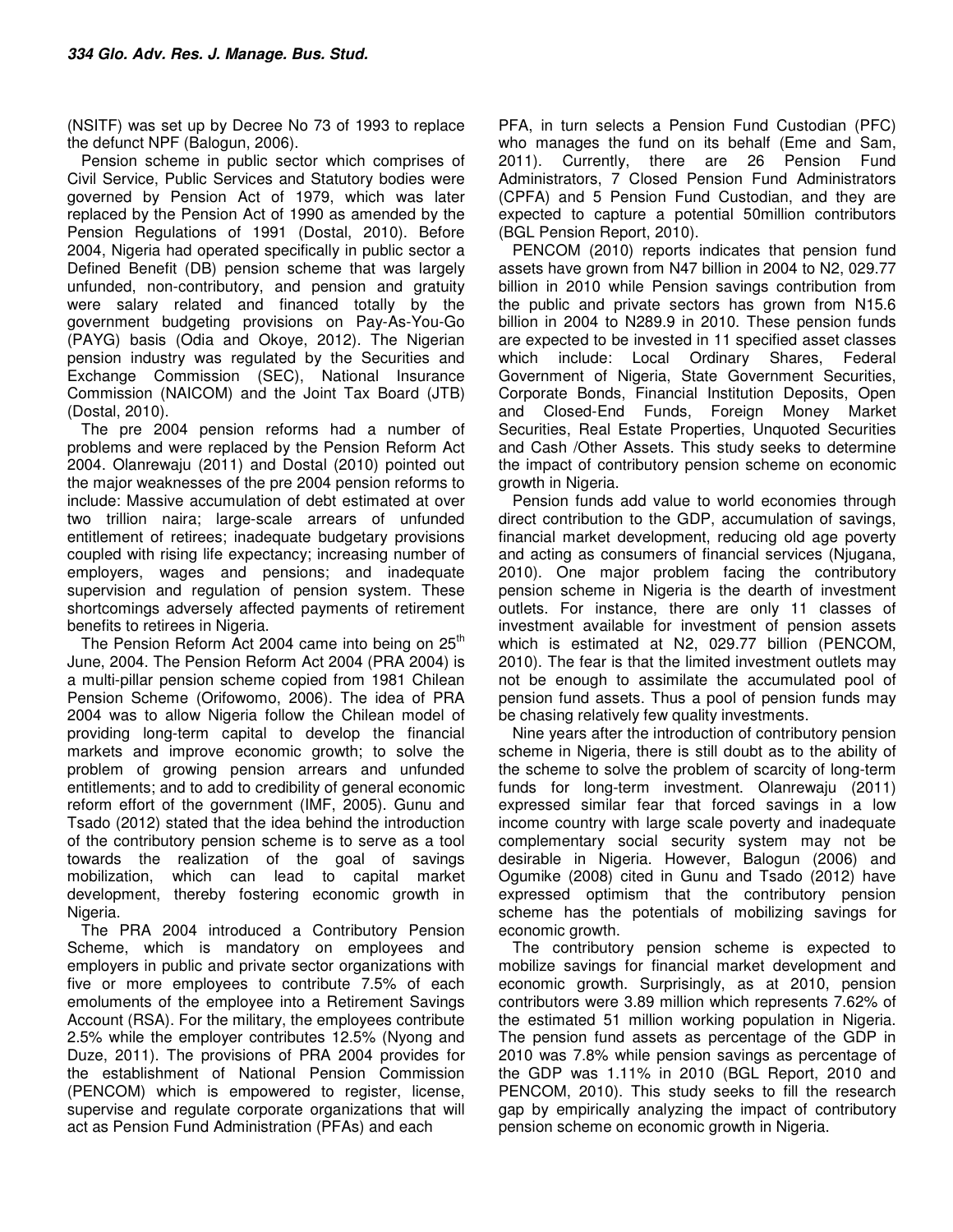#### **REVIEW OF RELATED LITERATURE**

#### **Theoretical Framework**

The theoretical framework for the study is the Endogenous "AK" Growth Theory. According to Endogenous "AK" growth theory, an economy's long-run growth rate depends on its saving rate. The endogenous "AK" growth theory offered by Pagano (1993) assumes that financial intermediation could affect economic growth through three channels namely: changing productivity of capital, savings funneled to investment and savings rate. In other words, financial development reduces the loss of resources needed to allocate resources, encourage greater savings ratio, and increase capital productivity. The theory assumes that only one type of goods is produced with capital as the only input factor.

 $Y_t = AKt$  ...(1)

Where  $Y_t$  = Output,  $_t$  = Time, K = Capital, and A = Capital Productivity.

This implies that capital stock in time  $t_{t+1}$  is given as:

 $K_t = I_t + (1-d) K_t - 1 ... (2)$ 

Where  $d =$  rate of depreciation and  $l =$  investment. The implication is that if a fixed fraction (s) of output (y) is saved and there is a fixed rate of depreciation (d), the rate of aggregate net investment is given as:

$$
\frac{dk}{\cdot \cdot} = sv - \delta k
$$

 $dt$ … (3)

This implies that the growth rate (g) is driven by:

$$
g = \frac{1}{y}\frac{dy}{dt} = \frac{1}{k}\frac{dk}{dt} = SA - \delta
$$
 ... (4)

#### **Empirical Review**

Edogbanya (2013) carried out a study on the assessment of the impact of contributory pension scheme on Nigerian economic development for the period (2007-2010). The study used survey research design, and sample size of 30 and 70 for both staff and customers of Legacy Pension Ltd. It also adopted correlation analysis for testing secondary data and ANOVA for the primary data. The study revealed that risk prevalent has positive effect on pension fund management and that the contributory pension scheme has significant positive impact on the GDP.

Odia and Okoye (2012) compared the old pension scheme with the Pension Reform Act 2004. The study adopted comparative analysis method to compare and contrast the pre-2004 pension scheme with Pension Reform Act 2004. The study finds that the PRA 2004 is better than the pre-2004 pension scheme, and that the PRA 2004 is expected to help remedy the deficiencies and inadequacies prevalent in the old pension scheme. The study recommended more stringent coordination,

supervision and regulation of the pension industry in Nigeria.

Gunu and Tsado (2012) studied contributory pension system as a tool for economic growth in Nigeria. The study used descriptive statistics, percentages and charts to analyze data collected. Their findings revealed that the contributory pension scheme has begun to contribute to increase in growth of the Nigerian capital market and economic growth.

Dostal (2010) studied pension reforms in Nigeria for the period 2006 to 2010. The study finds that the funded pension system has not had any significant impact on the development of financial market and that real sector investment was not boosted by savings from pension scheme. Also the macroeconomic credibility of the government has declined. The implication of the findings was that the regulatory environment failed to encourage interaction between pension reform and economic reform while problems of regulation within the system have also contributed to a lack of reform credibility.

Nyong and Duze (2011) carried out a study on the Pension Reform Act 2004 and retirement planning in Nigeria. The study used survey research design and a multi-stage random sampling technique to select the sample size of 3000 from the population of serving teachers and teacher pensioners in Federal and State Public Secondary Schools between the ages of 55 and 59 years. The results revealed that the objectives of PRA 2004 were yet to be achieved since retired persons still suffered trauma, pains and even death before they received their pension packages. The study recommended e-payment of pensions to ensure easy referencing, easy update and logistics of pension scheme system.

Olanrewaju (2011) examined the Pension Reform Act 2004 and well-being of Nigerian retirees and the sociological evaluation of its provisions. The study used the Marxist theory to analyze critically the 2004 pension policy of the government on the wellbeing of Nigerian retirees. The study finds that the PRA 2004 has failed to contribute to basic social security in old age for the majority of Nigerians employed in the informal sector while the minority of covered workers is likely to experience problems. The implication of the findings is that forced savings for the future in a low income country characterized by large scale poverty might not be desirable for retirees especially in Nigeria where there is inadequate complementary social security system.

Nnanta, Okoh and Ugwu (2011) examined the implications of the new pension reform for social security planning in the Local Government in Nigeria. The study employed the techniques of content analysis to analyze and interpret the views of several studies on the old and new pension scheme. The study finds that the advantages of PRA 2004 have translated into improved social security planning for the retired workers dead or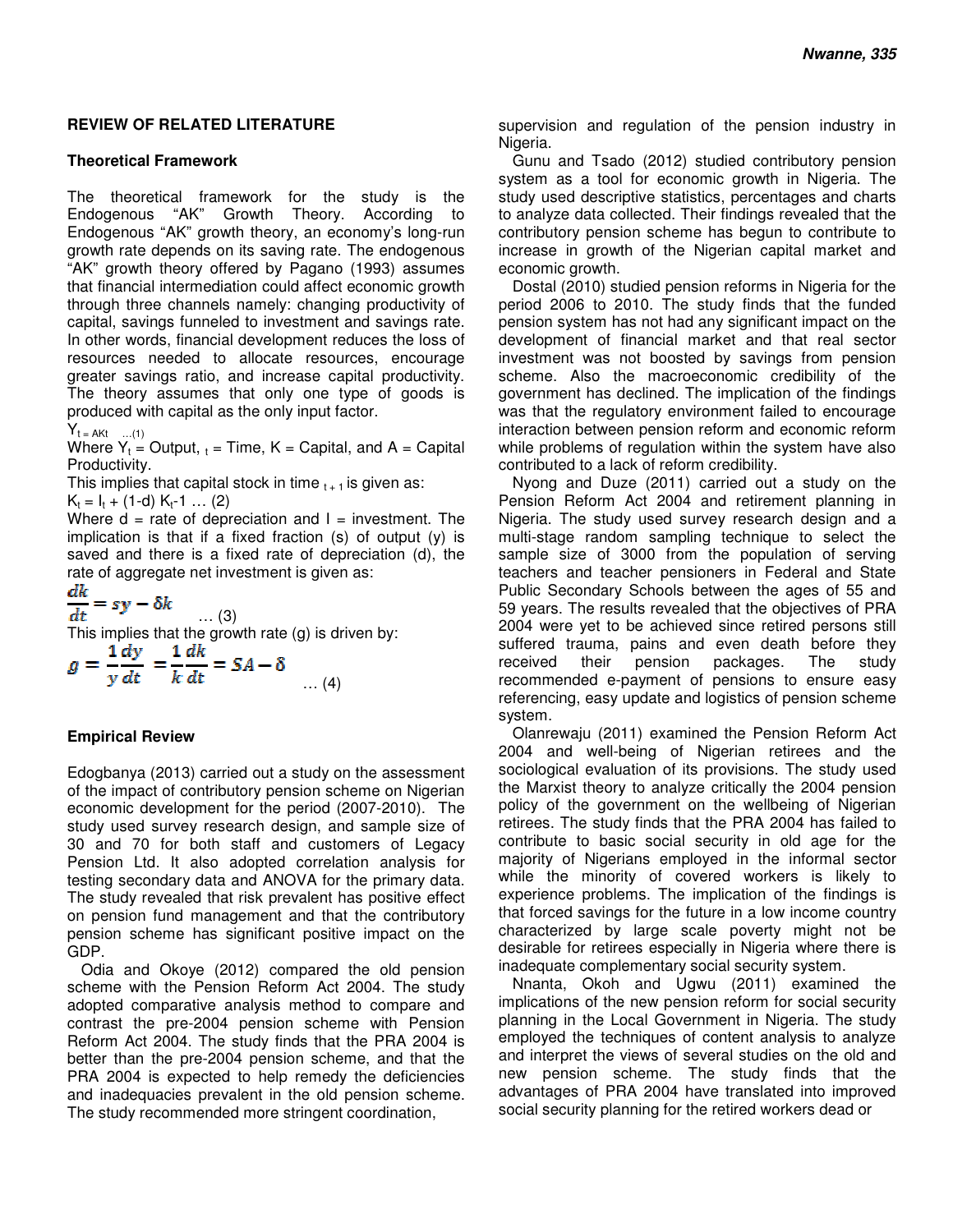| Variable                                                                                                                         | Coefficient                                                                       | Std. Error                                                                                                                           | t-Statistic                         | Prob.                                                                |
|----------------------------------------------------------------------------------------------------------------------------------|-----------------------------------------------------------------------------------|--------------------------------------------------------------------------------------------------------------------------------------|-------------------------------------|----------------------------------------------------------------------|
| C<br><b>PFA</b><br><b>PFS</b>                                                                                                    | 9805.401<br>$-25.42277$<br>235.1761                                               | 1277.737<br>6.796086<br>49.48621                                                                                                     | 7.674040<br>$-3.740795$<br>4.752356 | 0.0016<br>0.0201<br>0.0090                                           |
| R-squared<br>Adjusted R-squared<br>S.E. of regression<br>Sum squared resid<br>Log likelihood<br>F-statistic<br>Prob(F-statistic) | 0.970414<br>0.955621<br>1196.648<br>5727869.<br>-57.58487<br>65.59961<br>0.000875 | Mean dependent var<br>S.D. dependent var<br>Akaike info criterion<br>Schwarz criterion<br>Hannan-Quinn criter.<br>Durbin-Watson stat |                                     | 20537.71<br>5680.388<br>17.30996<br>17.28678<br>17.02345<br>3.117346 |

Included observations: 7

alive and for their families to achieve a degree of economic security and provision of cash payments to help income lost as a result of retirement or death.

#### **Challenges of Pension Reform Act 2004**

### **Compliance level**

Compliance by the employees and employers is a major challenge to the PRA 2004. There are no stringent measures put in place to ensure compliance by the informal sector which is believed to employ over 35million Nigerians. Out of the estimated 51 million working population in both formal and informal sectors, only 3.89 million contributors representing 7.62% of the working population have complied with the scheme (BGL Report, 2010). The implication is that the PRA deliberately created room for non compliance to the scheme.

#### **Dearth of Investment Outlets of Pension Funds**

The objectives of the PRA 2004 restrict pension contribution held by the pension fund custodians and administered by pension fund administrators to limited categories of investment outlets. The sum of  $\mathsf{H2}$ , 029.77billion represents the total savings contribution from employers and employees since 2010. Only 65% of this amount was invested in government securities, money market instruments and to a lower extent on equities (BGL Report, 2010). The implication is that pension funds contributions are left un-invested and the consequence is that there will be diminution in income accruing to pensioners.

# **METHODOLOGY**

Data were generated from secondary sources (CBN

Statistical Bulletin, Pension Commission Annual Reports and Academic Journals). Expost- facto research design was adopted in the study. The study analyzed and interpreted the data generated using Ordinary Least Square technique. The sign and size of t-statistics was used to test significance of the variables. This technique was used to determine the impact of the contributory pension scheme on economic growth in Nigeria.

# **DISCUSSION OF RESULT**

Data collected from Pension Commission annual reports and CBN Statistical bulletin were analyzed and presented as below. Ordinary Least Square Multiple Regression technique was used to determine the impact of contributory pension scheme on economic growth. We adopted the model that mathematically expressed economic growth as a function of financial structure.

 $Y_t = f(TFS_t)$  ... (1)

Where  $Y_t$  = Economic Growth, TFS = Total Financial Structure,  $t =$ Time.

Our model specify thus:

 $GDP = f(PFA, PFS)$  ... (2)

Where, GDP = Gross Domestic Product (Economic Growth),  $PFA =$  Pension funds invested in specified investment outlets and PFS = Pension savings contributed by the private and public sectors in Nigeria.

#### **Ordinary Least Square Result**

To test the significance, we used the sign and size of the t-statistics. The t- value is -3.741 at 5% level of significance. It leads to a conclusion that the pension fund investments have negative and significant impact on economic growth in Nigeria. The implication of the finding is that the contributory pension scheme has generated long-term capital that contributed positively to economic growth in Nigeria. It is expected that with provision of